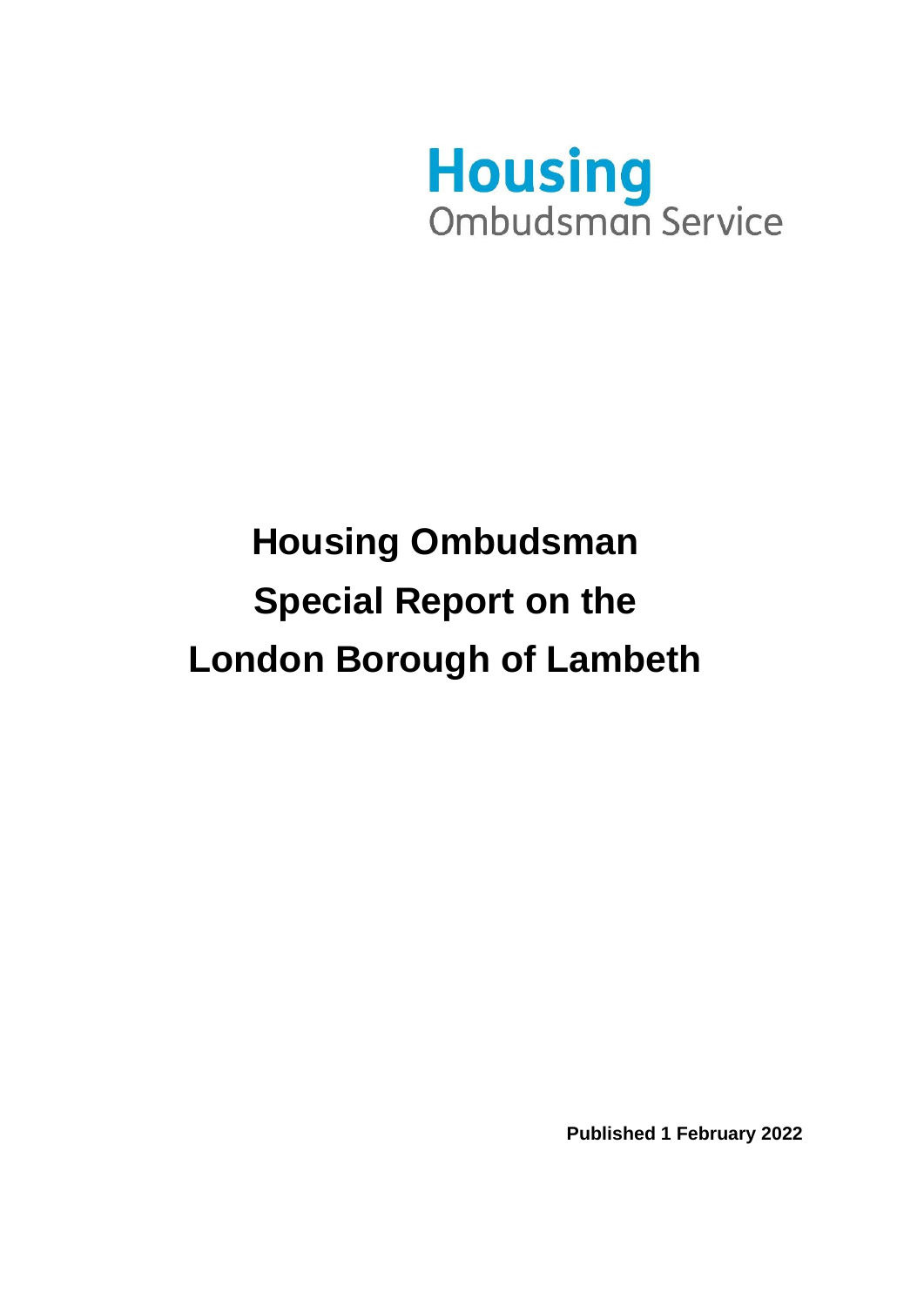### **Introduction**

The Housing Ombudsman makes the final decision on disputes between residents and member landlords. Our decisions are independent, impartial and fair. We also support effective landlord-tenant dispute resolution by others, including landlords themselves, and promote positive change in the housing sector.

This report provides learning on complaints for the London Borough of Lambeth following a series of formal investigations. We used our new powers under the Housing Ombudsman Scheme to consider the landlord's complaint handling, following the volume and frequency with which we had issued complaint handling failure orders involving the landlord.

The report provides insight to help the landlord to strengthen its complaint handling and address some of the substantive issues giving rise to complaints, to help extend fairness to other residents and help prevent complaints in future. Our findings are limited to the individual investigations conducted and do not seek to be a comprehensive assessment of the landlord's performance.

We published the report to help other landlords identify potential learning to improve their own services. It is part of our wider work to promote learning from complaints, monitor landlord performance and extend investigations under paragraph 50 of our Scheme.

## **Complaint handling failure orders**

Since January 2021, we have issued complaint handling failure orders to landlords for failures to progress complaints through their complaints process or provide information to the Ombudsman. We issued five complaint handling failure orders to the landlord between January and September 2021, three of which it did not comply with. We approached the landlord to explore the issues it was experiencing that were impacting on its complaints handling, as well as what its plans were for its repairs and maintenance service. Having agreed an action plan with the landlord, we held regular meetings to discuss progress against that action plan and to share information to help progress those complaints that were with the Ombudsman for investigation.

We welcome the landlord's constructive engagement with this work.

## **Formal determinations**

The Ombudsman issued nine formal determinations to the landlord in November 2021. While we considered what was fair in all the circumstances of each individual complaint, several cases shared the same complaint categories. Overall, the investigations covered 31 aspects of complaint covering a range of issues, the most common of which were:

- Repairs
- Complaints handling
- Record keeping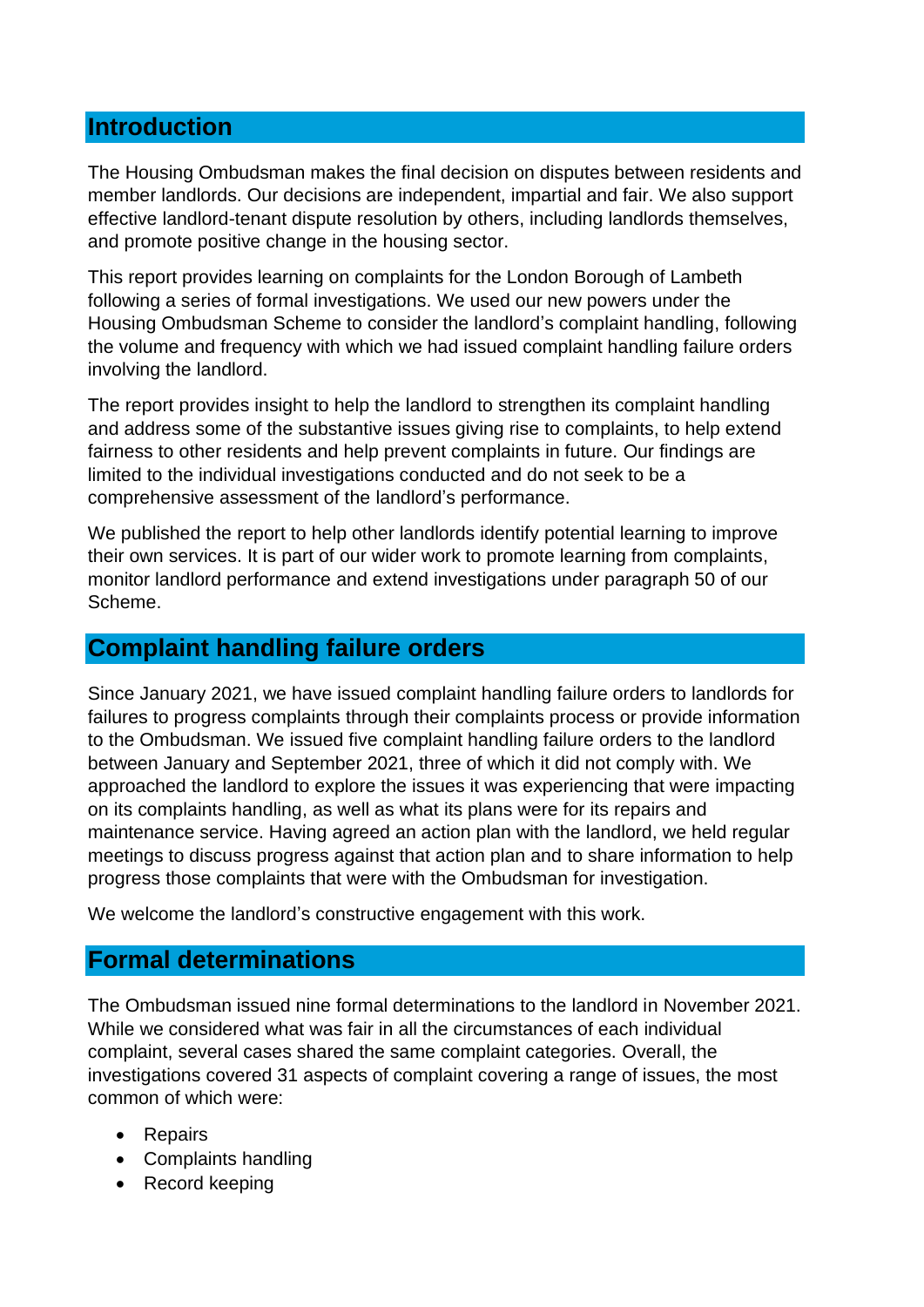The investigations were progressed together to ensure we were able to identify any systemic failing in service provision. We made 30 findings across the nine investigations.

The findings were as follows:

| <b>Findings</b> | <b>Severe</b><br>maladmin-<br>istration | <b>Maladministration</b>                                                                                              | <b>Service</b><br>failure                                                                                  | <b>No</b><br>maladministration                                                                     |
|-----------------|-----------------------------------------|-----------------------------------------------------------------------------------------------------------------------|------------------------------------------------------------------------------------------------------------|----------------------------------------------------------------------------------------------------|
| 202006404       |                                         | • Kitchen renewal<br>work<br>• Complaint handling<br>• Record keeping                                                 |                                                                                                            |                                                                                                    |
| 202107314       |                                         | • Boiler repairs<br>• Record keeping                                                                                  | • Installation<br>of shower<br>head and<br>water pump<br>• Complaint<br>handling                           |                                                                                                    |
| 2020107751      |                                         | • Complaint handling                                                                                                  | • Concierge<br>service<br>• Admin of<br>service<br>charges                                                 | • Items being stored<br>in communal area<br>• Contacting<br>mortgage provider<br>(service charges) |
| 201910159       | • Complaint<br>handling                 | • Repair of windows<br>• Repair of front<br>door<br>• External drainage<br>and underfloor<br>pipe<br>• Record keeping |                                                                                                            |                                                                                                    |
| 202104783       |                                         | • Application for<br>leaseholder<br>adaptations to<br>property                                                        |                                                                                                            |                                                                                                    |
| 202006703       |                                         |                                                                                                                       | • Response to<br>anti-social<br>behaviour<br>reports<br>• Handling of<br>a leak<br>• Complaint<br>handling |                                                                                                    |
| 202007286       |                                         | • Repairs<br>• Pest control<br>• Complaint handling<br>• Record keeping                                               |                                                                                                            |                                                                                                    |
| 202010354       |                                         |                                                                                                                       |                                                                                                            | • Noise<br>• Anti-social<br>behaviour                                                              |

<sup>&</sup>lt;sup>1</sup> The resident has requested a review of the determination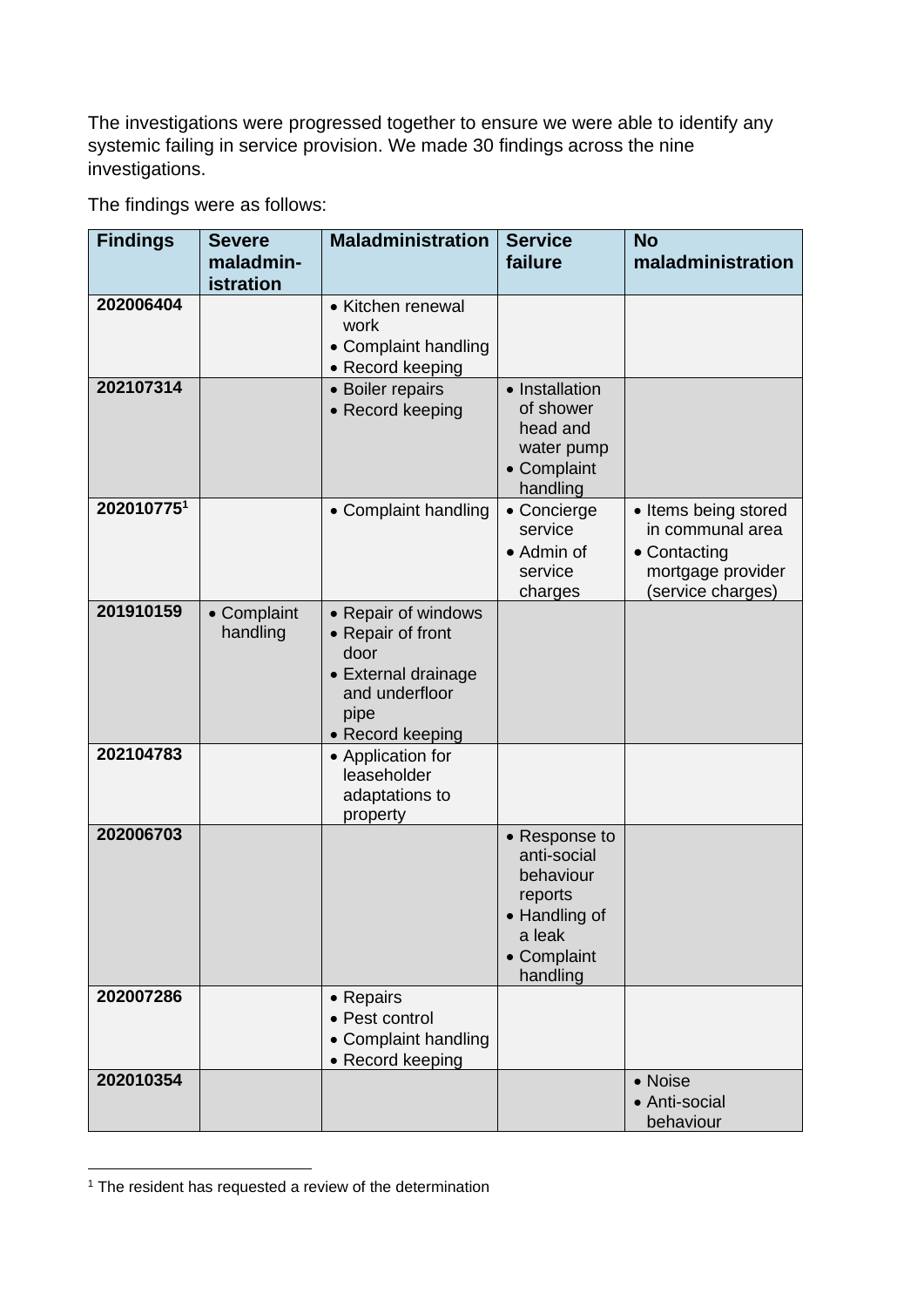| 202003976 | leak<br>• Complaint | • Handling of $  \cdot \text{Record keeping}$ |  |
|-----------|---------------------|-----------------------------------------------|--|
|           | handling            |                                               |  |

We found maladministration where adverse effect was caused to the resident by the landlord significantly delaying or failing to respond to complaints, where its position through the complaint procedure was not supported by evidence, and where it failed to attempt to put things right when it was aware things had gone wrong.

We found severe maladministration in complaint handling where there were significant and cumulative failings which were found to have a seriously detrimental impact on the resident. In these cases, there had been substantial failings in the landlord's response to repairs and the poor complaint handling exacerbated these failings. Rather than act as a tool for resolution, actions in the complaint procedure further undermined the landlord and tenant relationship.

The impact of poor record keeping on service delivery was a theme identified in several of the cases. Incomplete records meant that the landlord could not evidence it had appropriately diagnosed or completed repairs it was responsible for, so could not satisfy itself or the Ombudsman that it had fulfilled its obligations or acted reasonably. It also meant that it was unable to track or monitor repairs in real time or follow up on outstanding repairs, which exacerbated delays. This also meant that it could not provide accurate information to residents when they made enquiries. We also found that poor record keeping hampered the landlord's ability to respond in a meaningful way to complaints. In one case, the landlord was unable to provide insurers with relevant documentation.

The themes identified in these cases highlight the importance of landlords maintaining appropriate and easily accessible records, and of operating complaint handling services which align with the principles of effective dispute resolution; recognising what has gone wrong, seeking to put things right, and learning from outcomes. These principles are central to the Ombudsman's Complaint Handling Code.

### **Orders and recommendations**

The Ombudsman proposed the landlord undertake a number of reviews following its decisions. These reviews relate to record keeping, repairs and effective complaint handling.

In the six cases where we found maladministration, a lack of record keeping had significantly contributed to the complaint. These failings in record keeping were not confined to one team and we therefore made orders on all of those cases for the landlord to review its record keeping practices, including whether a specific record keeping policy was needed with associated staff training. This review should extend to changes resulting from the redesign of its repair and maintenance services, for responsive and planned repairs and maintenance. The aim of this review is to ensure